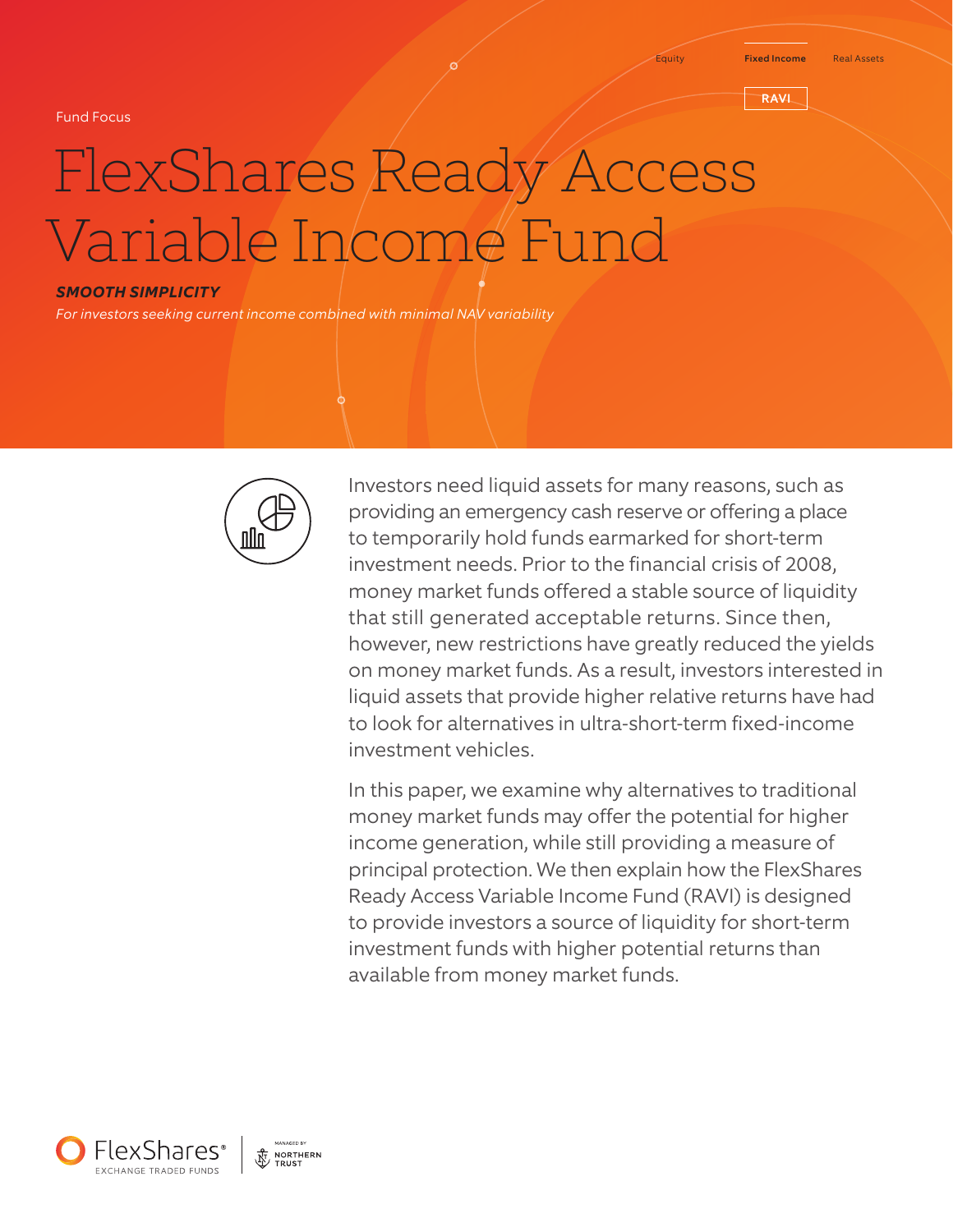

### UNDERSTANDING THE WORLD OF ULTRA-SHORT-TERM FIXED-INCOME INVESTING

Investors typically seek liquid assets to meet two main goals:

Preservation of liquidity, which requires absolute principal stability (e.g., an emergency fund)

Investing liquidity, which does not require absolute stability of principal (e.g., holding money generated from the sale of one investment before reallocating to another)

Historically, money market funds helped meet both goals by offering price stability, overnight access to cash and a decent return. Before the U.S. Securities and Exchange Commission (SEC) moved to restrict money market fund investments in the wake of the 2008 financial crisis, they could be invest in a wide variety of securities, including those with durations 13 months or longer. To improve investors' faith in money market funds following the 2008 crash, the SEC restricted the underlying investments in those funds to very-high-quality securities with a maximum duration of three months. As a result, yields on money market funds fell drastically.

Money market funds remain the best vehicle for preservation liquidity, because the safety of principal outweighs the need for competitive returns. Investors seeking investing liquidity, however, may be willing to trade some of that principal stability for higher returns. Ultra-short-term investment products that do not need to maintain a constant net asset value (NAV)<sup>1</sup> are not constrained by the rules that govern money market funds. This allows them to invest in a wider range of security types that offer a potential yield premium, such as short-term credit, asset-backed securities, floating-rate notes and mortgage-backed securities.

For investors seeking liquidity to meet short-term investing needs, products that are allowed to have a variable NAV may fill the gap between money market funds and short-term bond funds.



# THE FLEXSHARES SOLUTION: AN ACTIVELY MANAGED ULTRA-SHORT-TERM FIXED-INCOME STRATEGY

The FlexShares Ready Access Variable Income Fund (RAVI) is an ETF that's designed to provide investment liquidity, minimum principle volatility, and the potential for higher returns.

Northern Trust Investments, Inc. (NTI), the investment adviser for FlexShares Funds, actively manages the fund, capitalizing on its deep expertise in corporate bonds and other fixed-income sectors. Because the fund is not constrained by the rules governing conventional money market funds, it invests in a wide range of securities with durations between three months and 1.5 years. These securities include:

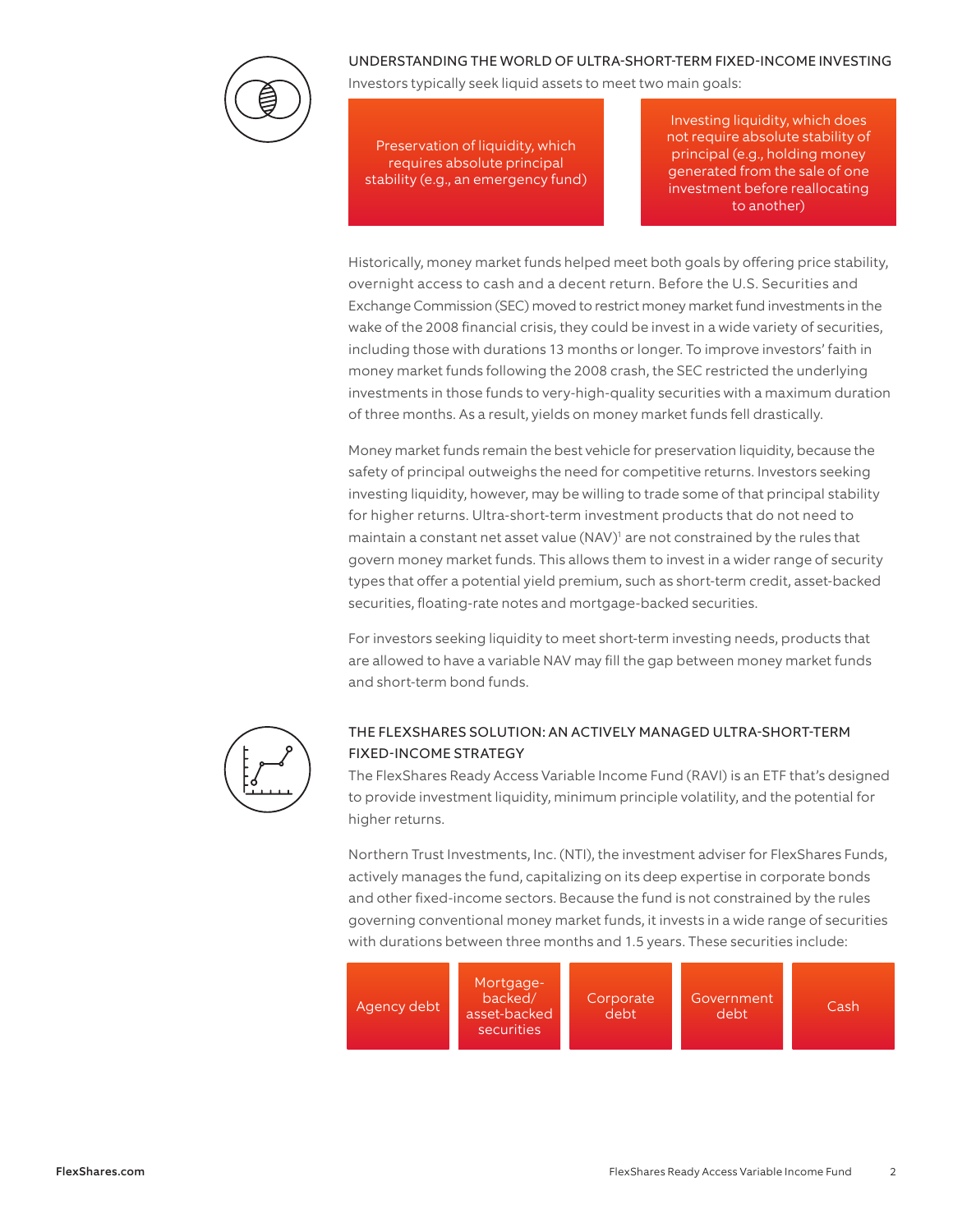NTI manages the overall portfolio to maintain an average duration of between 0.25 years and one year, based on its outlook for interest rates. All the Fund's investments must be investment-grade at time of purchase, and the portfolio also includes constraints to avoid concentrations in asset-backed securities, single issuers, or debt based in emerging markets.



# ATTEMPTING TO BALANCE THE NEED FOR HIGHER RETURNS AND MINIMAL PRINCIPAL VOLATILITY

In our view, the variety of fixed-income assets available to the NTI investment team provides flexibility to manage the FlexShares Ready Access Variable Income Fund's (RAVI) duration and liquidity according to their outlook for interest rates and market conditions. Targeting durations above the three-month cap on money market funds, but below the 1.5-year minimum duration typically offered by short-term bond funds, may provide higher returns than money market funds while limiting the potential for principal volatility.

As a result, we believe the Fund provides investors a liquid vehicle for short-term funds without incurring the additional "cost" of holding cash in their portfolios in the form of low yields.

#### **CONCLUSION**

Reforms following the 2008 financial crisis constrained the type and duration of investments available to money market funds. As a result, investors seeking investment liquidity in their portfolios have had to look to other parts of the ultra-short-term fixed-income asset class.

We believe the FlexShares Ready Access Variable Income Fund (RAVI) offers investors a vehicle with stronger return potential than money market funds, while retaining the liquidity necessary to hold funds for use in near-term investment decisions. Taking advantage of Northern Trust's expertise in the fixed-income markets, the Fund may fill a gap between money market funds and short-term bond funds.

### FIND OUT MORE

The FlexShares approach to investing is, first and foremost, investor-centric and goal oriented. We pride ourselves on our commitment to developing products that are designed to meet real-world objectives for both institutional and individual investors. If you would like to discuss the attributes of any of the ETFs discussed in this report in greater depth or find out more about the index methodology behind them please don't hesitate to call us at 1-855-FlexETF (1-855-353-9383).